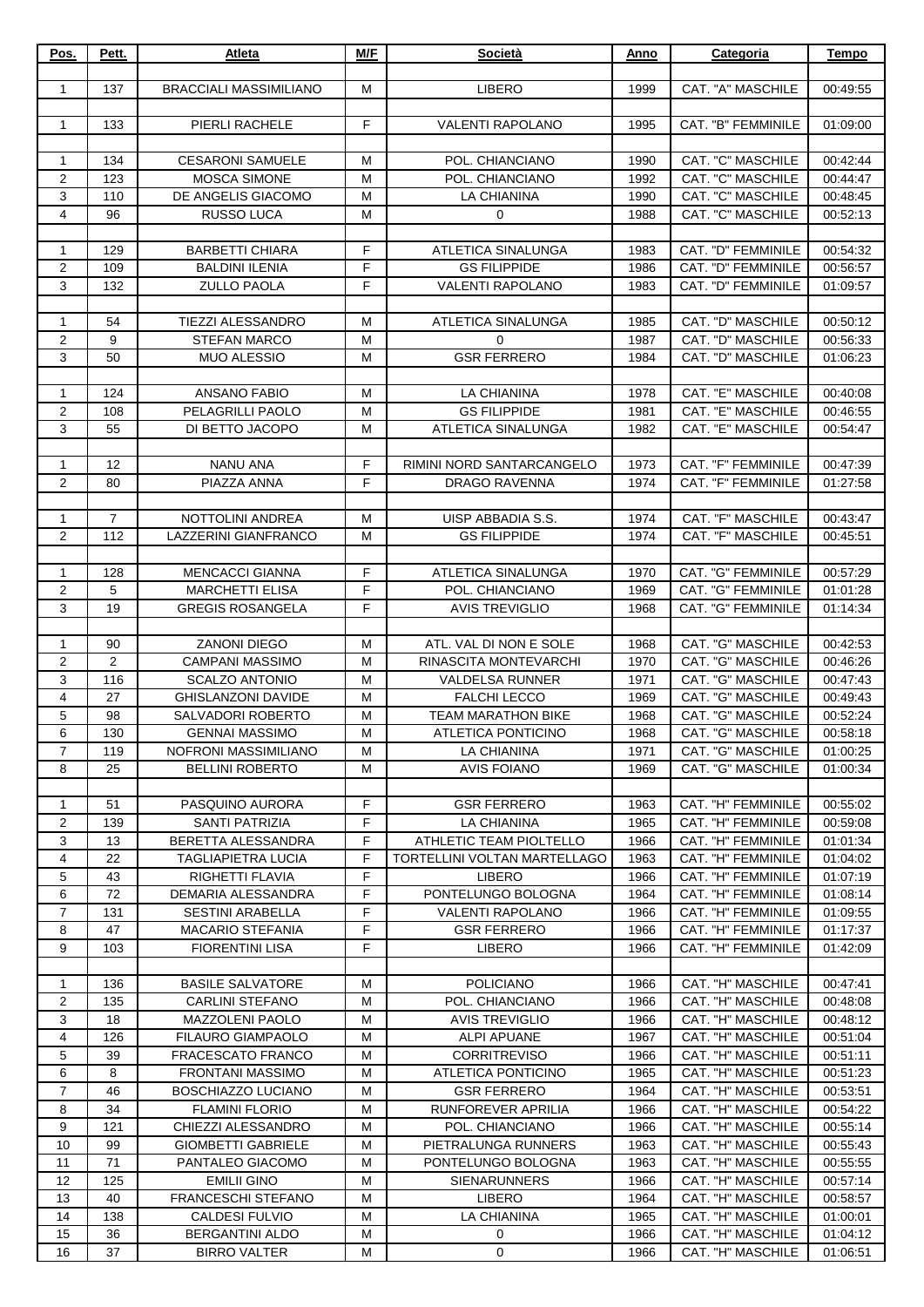| 17               | 115 | <b>BIANCHI LORENZO</b>         | м      | <b>SIENARUNNERS</b>          | 1966 | CAT. "H" MASCHILE        | 01:25:38 |
|------------------|-----|--------------------------------|--------|------------------------------|------|--------------------------|----------|
| 18               | 114 | <b>FERRIERI IVANO</b>          | M      | <b>MONTERIGGIONI</b>         | 1963 | CAT. "H" MASCHILE        | 01:31:11 |
| 19               | 79  | PIAZZA FRANCO                  | M      | <b>DRAGO RAVENNA</b>         | 1966 | CAT. "H" MASCHILE        | 01:37:18 |
|                  |     |                                |        |                              |      |                          |          |
| $\mathbf{1}$     | 94  | <b>CAMPIGOTTO MARIA TERESA</b> | F      | ATL. VILLORBA                | 1961 | CAT. "I" FEMMINILE       | 01:03:16 |
| 2                | 63  | <b>SULIS ELISABETTA</b>        | F      | <b>ASD BRANCALEONE</b>       | 1957 | CAT. "I" FEMMINILE       | 01:05:43 |
| 3                | 92  | ROSSETTO MARIA ROSA            | F      | <b>LIBERO</b>                | 1959 | CAT. "I" FEMMINILE       | 01:08:36 |
| 4                | 73  | <b>DEDE WILMA</b>              | F      | <b>GP MELZO</b>              | 1951 | CAT. "I" FEMMINILE       | 01:11:21 |
| 5                | 44  | <b>TORMEN NADIA</b>            | F      | <b>GS QUANTIN</b>            | 1959 | CAT. "I" FEMMINILE       | 01:13:20 |
| 6                | 53  | ZINGARELLI ANGELA              | F      | <b>GSR FERRERO</b>           | 1956 | CAT. "I" FEMMINILE       | 01:14:42 |
| $\overline{7}$   | 102 | <b>ZONTA PAOLA</b>             | F      | <b>LIBERO</b>                | 1962 | CAT. "I" FEMMINILE       | 01:20:50 |
| 8                | 38  | DE COLLE MARIA GRAZIA          | F      | <b>GS QUANTIN</b>            | 1945 | CAT. "I" FEMMINILE       | 01:20:55 |
| $\boldsymbol{9}$ | 82  | <b>BABINI GERMANA</b>          | F      | DRAGO RAVENNA                | 1953 | CAT. "I" FEMMINILE       | 01:23:03 |
| 10               | 28  | PRATO DONATELLA                | F      | POL. CASTELFRANCO E.         | 1959 | CAT. "I" FEMMINILE       | 01:23:22 |
| 11               | 85  | <b>ESPOSITO RAFFAELLA</b>      | F      | <b>DRAGO RAVENNA</b>         | 1953 | CAT. "I" FEMMINILE       | 01:39:33 |
| 12               | 78  | <b>MARIN ELENA</b>             | F      | DRAGO RAVENNA                | 1957 | CAT. "I" FEMMINILE       | 01:39:33 |
| 13               | 31  | <b>GIANNAZZI LUCE</b>          | F      | POL. CASTELFRANCO E.         | 1956 | CAT. "I" FEMMINILE       | 01:42:02 |
| 14               | 76  | LAGHI DOMENICA                 | F      | <b>DRAGO RAVENNA</b>         | 1950 | CAT. "I" FEMMINILE       | 01:47:51 |
| 15               | 84  | <b>BENAZZI EMANUELA</b>        | F      | DRAGO RAVENNA                | 1957 | CAT. "I" FEMMINILE       | 01:48:32 |
| 16               | 105 | ZACCANTI CRISTINA              | F      | <b>LIBERO</b>                | 1958 | CAT. "I" FEMMINILE       | 01:49:21 |
| 17               | 77  | <b>CAVALLARO SONIA</b>         | F      | DRAGO RAVENNA                | 1956 | CAT. "I" FEMMINILE       | 01:50:02 |
| 18               | 60  | <b>CARCHEDI MARIA</b>          | F      | ASD BRANCALEONE              | 1954 | CAT. "I" FEMMINILE       | 01:51:14 |
| 19               | 69  | LOVISONE SANDRA                | F      | <b>SS VITTORIO ALFIERI</b>   | 1958 | CAT. "I" FEMMINILE       | 01:51:14 |
| 20               | 100 | <b>CEREGHINI LUCIA</b>         | F      | <b>LIBERO</b>                | 1956 | CAT. "I" FEMMINILE       |          |
|                  |     |                                |        |                              |      |                          | 02:00:03 |
|                  | 62  |                                |        |                              |      |                          |          |
| $\mathbf{1}$     |     | <b>SCOFFONE PIERALDO</b>       | М      | ASD BRANCALEONE              | 1959 | CAT. "I" MASCHILE        | 00:50:03 |
| 2                | 4   | <b>COVARELLI MAURO</b>         | M<br>M | <b>AVIS PERUGIA</b>          | 1959 | CAT. "I" MASCHILE        | 00:52:27 |
| 3                | 10  | SPINELLI CARLO                 |        | <b>VALDELSA RUNNER</b>       | 1958 | CAT. "I" MASCHILE        | 00:55:04 |
| 4                | 65  | <b>ZACCONE VITTORINO</b>       | M      | ASD BRANCALEONE              | 1959 | CAT. "I" MASCHILE        | 00:56:48 |
| $\mathbf 5$      | 16  | <b>NERI WILLIAM</b>            | м      | POL. CASTELFRANCO E.         | 1961 | CAT. "I" MASCHILE        | 00:58:30 |
| 6                | 93  | PERIN TIZIANO                  | M      | ATL. VILLORBA                | 1958 | CAT. "I" MASCHILE        | 00:58:48 |
| $\overline{7}$   | 97  | MENCHETTI ADRIANO              | м      | POD. IL CAMPINO              | 1961 | CAT. "I" MASCHILE        | 00:59:52 |
| 8                | 21  | FONTANA URBANO                 | M      | TORTELLINI VOLTAN MARTELLAGO | 1959 | CAT. "I" MASCHILE        | 01:00:44 |
| 9                | 122 | CAFAGNA ANTONIO                | M      | ATLETICA SINALUNGA           | 1962 | CAT. "I" MASCHILE        | 01:03:43 |
| 10               | 113 | <b>FAGNI FABRIZIO</b>          | М      | <b>MONTECATINI MARATHON</b>  | 1961 | CAT. "I" MASCHILE        | 01:04:04 |
| 11               | 68  | OLDANO LUCIANO                 | м      | <b>SS VITTORIO ALFIERI</b>   | 1959 | CAT. "I" MASCHILE        | 01:05:24 |
| 12               | 91  | <b>MOTTA GIOVANNI</b>          | м      | <b>LIBERO</b>                | 1958 | <b>CAT. "I" MASCHILE</b> | 01:05:50 |
| 13               | 101 | <b>TOSI LUCA</b>               | M      | <b>LIBERO</b>                | 1960 | CAT. "I" MASCHILE        | 01:06:10 |
| 14               | 32  | QUAGLIOTTO ROBERTO             | м      | <b>GS MONTEGARGNANO</b>      | 1960 | <b>CAT. "I" MASCHILE</b> | 01:07:08 |
| 15               | 33  | <b>BETTINI OSVALDO</b>         | м      | ATL. GAVARDO                 | 1960 | CAT. "I" MASCHILE        | 01:07:09 |
| 16               | 120 | <b>CENCINI DOMENICO</b>        | M      | UISP ABBADIA S.S.            | 1959 | CAT. "I" MASCHILE        | 01:10:21 |
| 17               | 104 | MAZZOLI MARCO                  | м      | <b>LIBERO</b>                | 1959 | CAT. "I" MASCHILE        | 01:20:55 |
| 18               | 58  | <b>CONTEMORI MAURO</b>         | М      | <b>ATLETICA SINALUNGA</b>    | 1958 | CAT. "I" MASCHILE        | 01:36:18 |
|                  |     |                                |        |                              |      |                          |          |
| $\mathbf{1}$     | 106 | SIMI CLAUDIO                   | M      | <b>ALPI APUANE</b>           | 1956 | CAT. "L" MASCHILE        | 00:50:15 |
| $\overline{2}$   | 56  | <b>FRANCINI SERGIO</b>         | М      | ATLETICA SINALUNGA           | 1956 | CAT. "L" MASCHILE        | 00:57:05 |
| 3                | 29  | ZAGNI MASSIMO                  | M      | POL. CASTELFRANCO E.         | 1956 | CAT. "L" MASCHILE        | 00:57:21 |
| 4                | 11  | <b>RIGHINI SOLERTE</b>         | М      | RIMINI NORD SANTARCANGELO    | 1954 | CAT. "L" MASCHILE        | 00:59:01 |
| 5                | 57  | <b>TIEZZI MASSIMO</b>          | м      | ATLETICA SINALUNGA           | 1956 | CAT. "L" MASCHILE        | 01:00:12 |
| 6                | 66  | <b>DEZZANI ANGELO</b>          | м      | <b>GATE CRAL INPS</b>        | 1953 | CAT. "L" MASCHILE        | 01:04:22 |
| $\overline{7}$   | 61  | <b>GALATI ANTONIO</b>          | М      | ASD BRANCALEONE              | 1953 | CAT. "L" MASCHILE        | 01:04:25 |
| 8                | 64  | <b>TURELLO NALDO</b>           | М      | ASD BRANCALEONE              | 1955 | CAT. "L" MASCHILE        | 01:07:58 |
| 9                | 3   | <b>MENCHI ROGAI SERGIO</b>     | M      | RINASCITA MONTEVARCHI        | 1955 | CAT. "L" MASCHILE        | 01:09:17 |
| 10               | 95  | <b>STORARI DANIELE</b>         | М      | PHOENIX FERRARA              | 1956 | CAT. "L" MASCHILE        | 01:10:15 |
| 11               | 30  | <b>GIANNAZZI EVARISTO</b>      | М      | POL. CASTELFRANCO E.         | 1956 | CAT. "L" MASCHILE        | 01:24:33 |
| 12               | 15  | <b>FRANCESCHINI STEFANO</b>    | М      | <b>BOMPANI GROUP</b>         | 1957 | CAT. "L" MASCHILE        | 01:32:50 |
| 13               | 83  | <b>FUSCHINI DANIELE</b>        | М      | DRAGO RAVENNA                | 1957 | CAT. "L" MASCHILE        | 01:33:32 |
| 14               | 59  | <b>FARNETANI LIVIO</b>         | M      | ATLETICA SINALUNGA           | 1955 | CAT. "L" MASCHILE        | 01:36:18 |
| 15               | 86  | PASINI PIETRO                  | M      | DRAGO RAVENNA                | 1954 | CAT. "L" MASCHILE        | 01:47:51 |
|                  |     |                                |        |                              |      |                          |          |
| $\mathbf{1}$     | 74  | <b>TOMASELLI LUIGI</b>         | м      | <b>GP MELZO</b>              | 1951 | CAT. "M" MASCHILE        | 00:51:38 |
| $\overline{2}$   | 70  | PALMIERI GIOVANNI              | м      | APD MEZZALUNA                | 1950 | CAT. "M" MASCHILE        | 00:53:48 |
| 3                | 45  | <b>BADUINO GIANFRANCO</b>      | м      | <b>GSR FERRERO</b>           | 1951 | CAT. "M" MASCHILE        | 01:00:21 |
| 4                | 35  | <b>ALFIERI GIORGIO</b>         | м      | <b>MARATHON CLUB TRENTO</b>  | 1950 | CAT. "M" MASCHILE        | 01:02:07 |
| 5                | 67  | CHIARANDA GIANFRANCO           | M      | <b>GATE CRAL INPS</b>        | 1949 | CAT. "M" MASCHILE        | 01:05:31 |
| 6                | 49  | MOSCARELLO BRUNO               | M      | <b>GSR FERRERO</b>           | 1952 | CAT. "M" MASCHILE        | 01:05:41 |
| $\overline{7}$   | 26  | SARACINO NICOLA                | М      | <b>DAUNIA RUNNING</b>        | 1949 | CAT. "M" MASCHILE        | 01:07:44 |
| 8                | 41  | MONTELEONE EDUARDO             | м      | IL CAMPANILE                 | 1952 | CAT. "M" MASCHILE        | 01:10:00 |